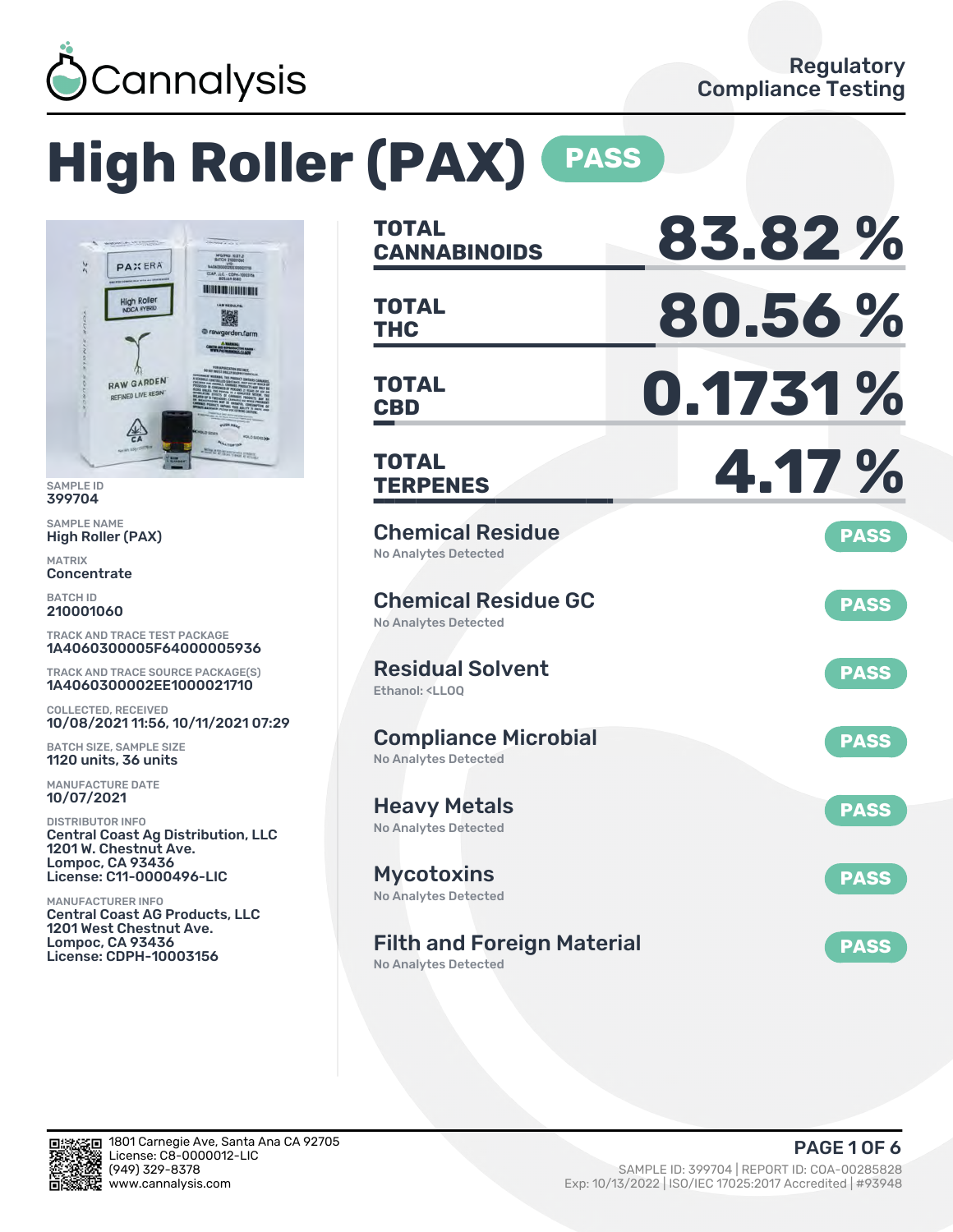

# CANNABINOID ANALYSIS

Total THC,CBD value(s) have been decarboxylated.

| TOTAL THC:          | 805.6 mg/g (80.56 %), 402.8 mg per package |
|---------------------|--------------------------------------------|
| TOTAL CBD:          | 1.731 mg/g (0.1731 %), 0.87 mg per package |
| TOTAL CANNABINOIDS: | 838.2 mg/g (83.82 %)                       |

UNIT OF MEASUREMENT: Milligrams per Gram(mg/g)

| <b>ANALYTE</b>         | <b>RESULT</b>           | LOD    | <b>LLOO</b> | <b>ANALYTE</b>   | <b>RESULT</b>           | <b>LOD</b> | LL <sub>00</sub> |
|------------------------|-------------------------|--------|-------------|------------------|-------------------------|------------|------------------|
| THCa                   | <b>ND</b>               | 0.5000 | 1.0000      | CBDa             | <b>ND</b>               | 0.5000     | 1.0000           |
| D9THC                  | 805.6 mg/g (80.56 %)    | 0.5000 | 1.0000      | CBD              | $1.731$ mg/g (0.1731 %) | 0.5000     | 1.0000           |
| D8THC                  | <b>ND</b>               | 0.5000 | 1.0000      | CBD <sub>v</sub> | <b>ND</b>               | 0.5000     | 1.0000           |
| <b>CBN</b>             | 2.704 mg/g $(0.2704\%)$ | 0.5000 | 1.0000      | CBCa             | <b>ND</b>               | 0.5000     | 1.0000           |
| THCva                  | <b>ND</b>               | 0.5000 | 1.0000      | CBC              | <b>ND</b>               | 0.5000     | 1.0000           |
| <b>THC<sub>v</sub></b> | 3.545 mg/g (0.3545 %)   | 0.5000 | 1.0000      | CBGa             | <b>ND</b>               | 0.5000     | 1.0000           |
| ExoTHC                 | $<$ 1 mg/g              | 0.5000 | 1.0000      | <b>CBG</b>       | 24.56 mg/g (2.456 %)    | 0.5000     | 1.0000           |
| <b>CBL</b>             | <b>ND</b>               | 0.5000 | 1.0000      |                  |                         |            |                  |
|                        |                         |        |             |                  |                         |            |                  |

### ADDITIONAL INFORMATION

| Method:     | SOP-TECH-001 | Sample Prepped: 10/13/2021 11:12  | Sample Approved: 10/13/2021 20:13  |  |
|-------------|--------------|-----------------------------------|------------------------------------|--|
| Instrument: | UPLC-DAD     | Sample Analyzed: 10/13/2021 12:18 | Prep-Analytical Batch: 33345-27359 |  |



#### OTAL TERPENES

| UNIT OF MEASUREMENT:    | Milligrams per Gram(mg/g)                                                                                                                              |            |             |                        |                                                    |            |             |
|-------------------------|--------------------------------------------------------------------------------------------------------------------------------------------------------|------------|-------------|------------------------|----------------------------------------------------|------------|-------------|
| <b>ANALYTE</b>          | <b>RESULT</b>                                                                                                                                          | <b>LOD</b> | <b>LLOQ</b> | <b>ANALYTE</b>         | <b>RESULT</b>                                      | <b>LOD</b> | <b>LLOQ</b> |
| 3-Carene                | <b>ND</b>                                                                                                                                              | 1.000      | 2.500       | Alpha bisabolol        | 0.5935 mg/g (0.0594 %)                             | 0.1000     | 0.500       |
| Alpha cedrene           | <b>ND</b>                                                                                                                                              | 1.000      | 2.500       | Alpha humulene         | 1.064 mg/g $(0.1064\%)$                            | 0.5000     | 1.000       |
| Alpha pinene            | 1.218 mg/g $(0.1218\%)$                                                                                                                                | 0.1000     | 1.000       | Alpha terpinene        | <b>ND</b>                                          | 0.5000     | 1.000       |
| Alpha terpineol         | <lloo< td=""><td>0.3260</td><td>0.6520</td><td>Beta caryophyllene</td><td>4.195 mg/g <math>(0.4195\%)</math></td><td>0.5000</td><td>1.000</td></lloo<> | 0.3260     | 0.6520      | Beta caryophyllene     | 4.195 mg/g $(0.4195\%)$                            | 0.5000     | 1.000       |
| Beta myrcene            | 12.04 mg/g (1.204 %)                                                                                                                                   | 0.5000     | 1.000       | Beta pinene            | $2.041$ mg/g $(0.2041\%)$                          | 0.6070     | 1.214       |
| Borneol                 | <b>ND</b>                                                                                                                                              | 1.000      | 2.500       | Camphene               | <b>ND</b>                                          | 0.5000     | 1.000       |
| Camphor                 | <b>ND</b>                                                                                                                                              | 0.1000     | 0.5000      | Caryophyllene oxide ND |                                                    | 0.5000     | 2.500       |
| Cedrol                  | <b>ND</b>                                                                                                                                              | 0.5000     | 1.000       | Cis geraniol           | <b>ND</b>                                          | 1.000      | 2.500       |
| Cis nerolidol           | <b>ND</b>                                                                                                                                              | 2.500      | 5.000       | Eucalyptol             | <b>ND</b>                                          | 0.1000     | 0.500       |
| Fenchol                 | 1.138 mg/g $(0.1138%)$                                                                                                                                 | 0.5000     | 1.000       | Fenchone               | <lloq< td=""><td>0.1000</td><td>0.500</td></lloq<> | 0.1000     | 0.500       |
| Gamma terpinene         | <b>ND</b>                                                                                                                                              | 0.1000     | 0.5000      | Gamma terpineol        | <b>ND</b>                                          | 0.2090     | 0.523       |
| Geranyl acetate         | <b>ND</b>                                                                                                                                              | 0.1000     | 0.5000      | Guaiol                 | <b>ND</b>                                          | 2.500      | 5.000       |
| Isoborneol              | <b>ND</b>                                                                                                                                              | 0.5000     | 1.000       | Isopulegol             | <b>ND</b>                                          | 2.500      | 5.000       |
| Limonene                | 13.56 mg/g (1.356 %)                                                                                                                                   | 0.5000     | 2.500       | Linalool               | 3.017 mg/g (0.3017 %)                              | 0.5000     | 1.000       |
| Menthol                 | <b>ND</b>                                                                                                                                              | 1.000      | 2.500       | Ocimene 1              | <b>ND</b>                                          | 0.1550     | 0.310       |
| Ocimene <sub>2</sub>    | <lloo< td=""><td>0.3450</td><td>1.725</td><td>P-cymene</td><td><b>ND</b></td><td>0.5230</td><td>1.045</td></lloo<>                                     | 0.3450     | 1.725       | P-cymene               | <b>ND</b>                                          | 0.5230     | 1.045       |
| P-mentha-1,5-diene ND   |                                                                                                                                                        | 0.5000     | 1.000       | Pulegone               | <b>ND</b>                                          | 0.1000     | 0.500       |
| Sabinene                | <b>ND</b>                                                                                                                                              | 0.5000     | 1.000       | Terpinolene            | 2.864 mg/g $(0.2864\%)$                            | 0.1000     | 0.500       |
| Trans beta farnesene ND |                                                                                                                                                        | 2.500      | 5.000       | Trans geraniol         | <lloq< td=""><td>0.5000</td><td>2.500</td></lloq<> | 0.5000     | 2.500       |
| Trans nerolidol         | <b>ND</b>                                                                                                                                              | 0.5000     | 2.500       | Valencene              | <b>ND</b>                                          | 0.5000     | 1.000       |

| ANALYTE                 | <b>RESULT</b>                                                                                                                                          | <b>LOD</b> | <b>LLOQ</b> | <b>ANALYTE</b>         | <b>RESULT</b>                                       | <b>LOD</b> | <b>LLOQ</b> |
|-------------------------|--------------------------------------------------------------------------------------------------------------------------------------------------------|------------|-------------|------------------------|-----------------------------------------------------|------------|-------------|
| 3-Carene                | <b>ND</b>                                                                                                                                              | 1.000      | 2.500       | Alpha bisabolol        | $0.5935$ mg/g $(0.0594\%)$                          | 0.1000     | 0.5000      |
| Alpha cedrene           | <b>ND</b>                                                                                                                                              | 1.000      | 2.500       | Alpha humulene         | 1.064 mg/g $(0.1064\%)$                             | 0.5000     | 1.000       |
| Alpha pinene            | 1.218 mg/g $(0.1218\%)$                                                                                                                                | 0.1000     | 1.000       | Alpha terpinene        | <b>ND</b>                                           | 0.5000     | 1.000       |
| Alpha terpineol         | <lloq< td=""><td>0.3260</td><td>0.6520</td><td>Beta caryophyllene</td><td>4.195 mg/g <math>(0.4195\%)</math></td><td>0.5000</td><td>1.000</td></lloq<> | 0.3260     | 0.6520      | Beta caryophyllene     | 4.195 mg/g $(0.4195\%)$                             | 0.5000     | 1.000       |
| Beta myrcene            | 12.04 mg/g (1.204 %)                                                                                                                                   | 0.5000     | 1.000       | Beta pinene            | $2.041$ mg/g $(0.2041\%)$                           | 0.6070     | 1.214       |
| Borneol                 | <b>ND</b>                                                                                                                                              | 1.000      | 2.500       | Camphene               | <b>ND</b>                                           | 0.5000     | 1.000       |
| Camphor                 | <b>ND</b>                                                                                                                                              | 0.1000     | 0.5000      | Caryophyllene oxide ND |                                                     | 0.5000     | 2.500       |
| Cedrol                  | <b>ND</b>                                                                                                                                              | 0.5000     | 1.000       | Cis geraniol           | <b>ND</b>                                           | 1.000      | 2.500       |
| Cis nerolidol           | <b>ND</b>                                                                                                                                              | 2.500      | 5.000       | Eucalyptol             | <b>ND</b>                                           | 0.1000     | 0.5000      |
| Fenchol                 | 1.138 mg/g $(0.1138%)$                                                                                                                                 | 0.5000     | 1.000       | Fenchone               | <lloq< td=""><td>0.1000</td><td>0.5000</td></lloq<> | 0.1000     | 0.5000      |
| Gamma terpinene         | <b>ND</b>                                                                                                                                              | 0.1000     | 0.5000      | Gamma terpineol        | <b>ND</b>                                           | 0.2090     | 0.5230      |
| Geranyl acetate         | <b>ND</b>                                                                                                                                              | 0.1000     | 0.5000      | Guaiol                 | <b>ND</b>                                           | 2.500      | 5.000       |
| Isoborneol              | <b>ND</b>                                                                                                                                              | 0.5000     | 1.000       | Isopulegol             | <b>ND</b>                                           | 2.500      | 5.000       |
| Limonene                | 13.56 mg/g (1.356 %)                                                                                                                                   | 0.5000     | 2.500       | Linalool               | 3.017 mg/g (0.3017 %)                               | 0.5000     | 1.000       |
| Menthol                 | <b>ND</b>                                                                                                                                              | 1.000      | 2.500       | Ocimene 1              | <b>ND</b>                                           | 0.1550     | 0.3100      |
| Ocimene 2               | <lloq< td=""><td>0.3450</td><td>1.725</td><td>P-cymene</td><td><b>ND</b></td><td>0.5230</td><td>1.045</td></lloq<>                                     | 0.3450     | 1.725       | P-cymene               | <b>ND</b>                                           | 0.5230     | 1.045       |
| P-mentha-1,5-diene ND   |                                                                                                                                                        | 0.5000     | 1.000       | Pulegone               | <b>ND</b>                                           | 0.1000     | 0.5000      |
| Sabinene                | <b>ND</b>                                                                                                                                              | 0.5000     | 1.000       | Terpinolene            | 2.864 mg/g $(0.2864\%)$                             | 0.1000     | 0.5000      |
| Trans beta farnesene ND |                                                                                                                                                        | 2.500      | 5.000       | Trans geraniol         | <lloq< td=""><td>0.5000</td><td>2.500</td></lloq<>  | 0.5000     | 2.500       |
| Trans nerolidol         | <b>ND</b>                                                                                                                                              | 0.5000     | 2.500       | Valencene              | <b>ND</b>                                           | 0.5000     | 1.000       |



1801 Carnegie Ave, Santa Ana CA 92705 License: C8-0000012-LIC<br>(949) 329-8378 (949) 329-8378 SAMPLE ID: 399704 | REPORT ID: COA-00285828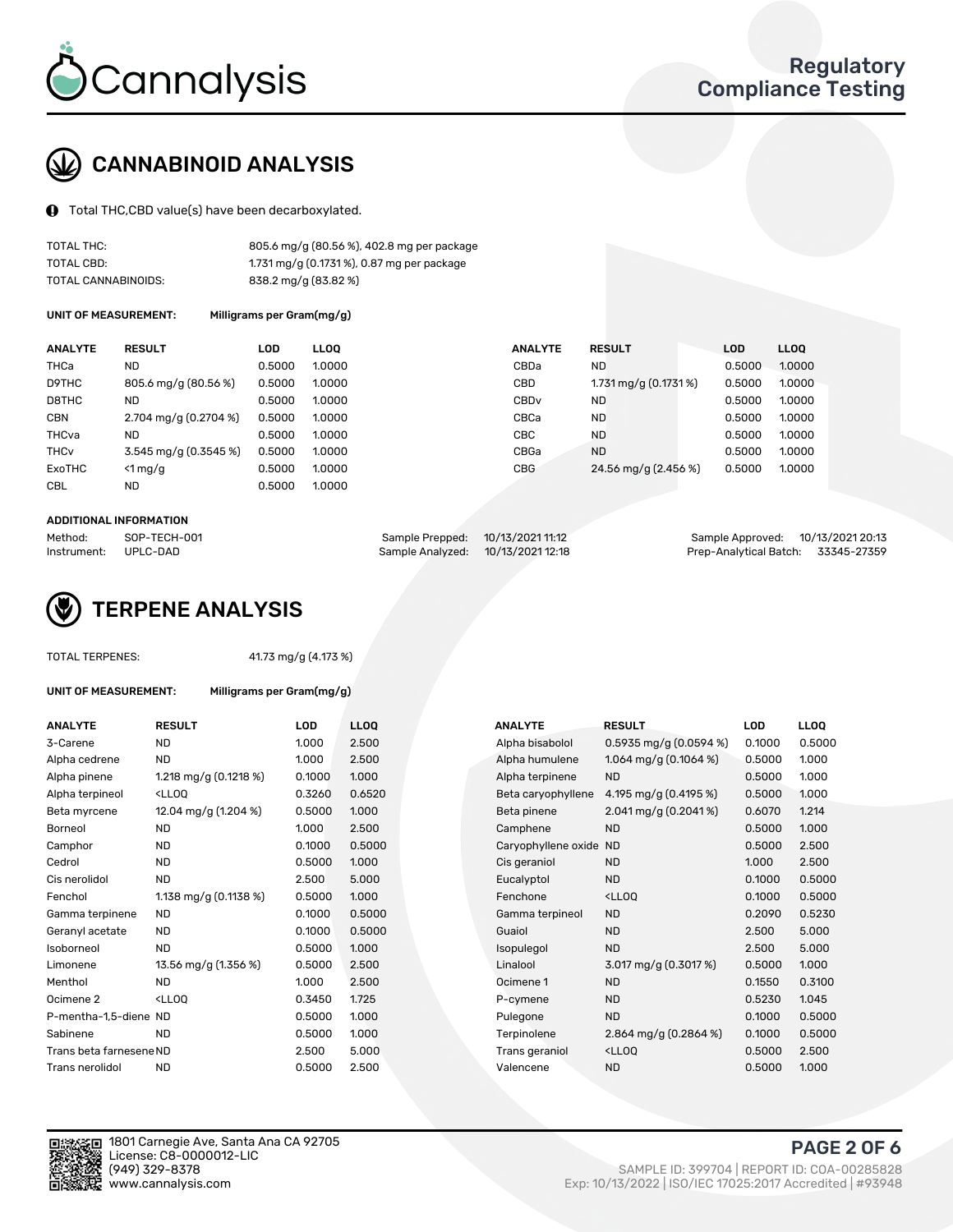

### Regulatory Compliance Testing

#### ADDITIONAL INFORMATION

Method: SOP-TECH-027 Sample Prepped: 10/12/2021 07:58 Sample Approved: 10/12/2021 17:02 Prep-Analytical Batch: 33304-27314



CHEMICAL RESIDUE ANALYSIS PASS

UNIT OF MEASUREMENT: Micrograms per Gram(ug/g)

| <b>ANALYTE</b>    | <b>RESULT</b> | LOD    | LL <sub>OO</sub> | <b>ACTION LEVEL</b> |      | <b>ANALYTE</b>      | <b>RESULT</b> | LOD    | <b>LLOQ</b> | <b>ACTION LEVEL</b> |      |
|-------------------|---------------|--------|------------------|---------------------|------|---------------------|---------------|--------|-------------|---------------------|------|
| Abamectin         | <b>ND</b>     | 0.0200 | 0.0400           | 0.1000              | Pass | Acephate            | <b>ND</b>     | 0.0200 | 0.0400      | 0.1000              | Pass |
| Acequinocyl       | <b>ND</b>     | 0.0200 | 0.0400           | 0.1000              | Pass | Acetamiprid         | <b>ND</b>     | 0.0200 | 0.0400      | 0.1000              | Pass |
| Aldicarb          | <b>ND</b>     | 0.0200 | 0.0400           | 0.0                 | Pass | Azoxystrobin        | <b>ND</b>     | 0.0200 | 0.0400      | 0.1000              | Pass |
| Bifenazate        | <b>ND</b>     | 0.0200 | 0.0400           | 0.1000              | Pass | <b>Bifenthrin</b>   | <b>ND</b>     | 0.0200 | 0.0400      | 3.000               | Pass |
| <b>Boscalid</b>   | <b>ND</b>     | 0.0200 | 0.0400           | 0.1000              | Pass | Carbaryl            | <b>ND</b>     | 0.0200 | 0.0400      | 0.5000              | Pass |
| Carbofuran        | <b>ND</b>     | 0.0200 | 0.0400           | 0.0                 | Pass | Chlorantraniliprole | <b>ND</b>     | 0.0200 | 0.0400      | 10.00               | Pass |
| Clofentezine      | <b>ND</b>     | 0.0200 | 0.0400           | 0.1000              | Pass | Coumaphos           | <b>ND</b>     | 0.0200 | 0.0400      | 0.0                 | Pass |
| Cyfluthrin        | <b>ND</b>     | 0.4000 | 1.000            | 2.000               | Pass | Cypermethrin        | <b>ND</b>     | 0.4000 | 1.000       | 1.000               | Pass |
| Daminozide        | <b>ND</b>     | 0.0200 | 0.0400           | 0.0                 | Pass | Diazinon            | <b>ND</b>     | 0.0200 | 0.0400      | 0.1000              | Pass |
| <b>Dichlorvos</b> | <b>ND</b>     | 0.0200 | 0.0400           | 0.0                 | Pass | Dimethoate          | <b>ND</b>     | 0.0200 | 0.0400      | 0.0                 | Pass |
| Dimethomorph      | <b>ND</b>     | 0.0200 | 0.0400           | 2.000               | Pass | Ethoprophos         | <b>ND</b>     | 0.0200 | 0.0400      | 0.0                 | Pass |
| Etofenprox        | <b>ND</b>     | 0.0200 | 0.0400           | 0.0                 | Pass | Etoxazole           | <b>ND</b>     | 0.0200 | 0.0400      | 0.1000              | Pass |
| Fenhexamid        | <b>ND</b>     | 0.0200 | 0.0400           | 0.1000              | Pass | Fenoxycarb          | <b>ND</b>     | 0.0200 | 0.0400      | 0.0                 | Pass |
| Fenpyroximate     | <b>ND</b>     | 0.0200 | 0.0400           | 0.1000              | Pass | Fipronil            | <b>ND</b>     | 0.0400 | 0.1000      | 0.0                 | Pass |
| Flonicamid        | <b>ND</b>     | 0.0200 | 0.0400           | 0.1000              | Pass | Fludioxonil         | <b>ND</b>     | 0.0200 | 0.0400      | 0.1000              | Pass |
| Hexythiazox       | <b>ND</b>     | 0.0200 | 0.0400           | 0.1000              | Pass | Imazalil            | <b>ND</b>     | 0.0200 | 0.0400      | 0.0                 | Pass |
| Imidacloprid      | <b>ND</b>     | 0.0200 | 0.0400           | 5.000               | Pass | Kresoxim methyl     | <b>ND</b>     | 0.0200 | 0.0400      | 0.1000              | Pass |
| Malathion         | <b>ND</b>     | 0.0200 | 0.0400           | 0.5000              | Pass | Metalaxyl           | <b>ND</b>     | 0.0200 | 0.0400      | 2.000               | Pass |
| Methiocarb        | <b>ND</b>     | 0.0200 | 0.0400           | 0.0                 | Pass | Methomyl            | <b>ND</b>     | 0.0200 | 0.0400      | 1.000               | Pass |
| Mevinphos         | <b>ND</b>     | 0.0200 | 0.0400           | 0.0                 | Pass | Myclobutanil        | <b>ND</b>     | 0.0200 | 0.0400      | 0.1000              | Pass |
| Naled             | <b>ND</b>     | 0.0200 | 0.0400           | 0.1000              | Pass | Oxamyl              | <b>ND</b>     | 0.0200 | 0.0400      | 0.5000              | Pass |
| Paclobutrazol     | <b>ND</b>     | 0.0200 | 0.0400           | 0.0                 | Pass | Permethrins         | <b>ND</b>     | 0.0400 | 0.1000      | 0.5000              | Pass |
| Phosmet           | <b>ND</b>     | 0.0200 | 0.0400           | 0.1000              | Pass | Piperonyl butoxide  | <b>ND</b>     | 0.0200 | 0.0400      | 3.000               | Pass |
| Prallethrin       | <b>ND</b>     | 0.0200 | 0.0400           | 0.1000              | Pass | Propiconazole       | <b>ND</b>     | 0.0200 | 0.0400      | 0.1000              | Pass |
| Propoxur          | <b>ND</b>     | 0.0200 | 0.0400           | 0.0                 | Pass | Pyrethrins          | <b>ND</b>     | 0.0200 | 0.0400      | 0.5000              | Pass |
| Pyridaben         | <b>ND</b>     | 0.0200 | 0.0400           | 0.1000              | Pass | Spinetoram          | <b>ND</b>     | 0.0200 | 0.0400      | 0.1000              | Pass |
| Spinosad          | <b>ND</b>     | 0.0300 | 0.0700           | 0.1000              | Pass | Spiromesifen        | <b>ND</b>     | 0.0200 | 0.0400      | 0.1000              | Pass |
| Spirotetramat     | <b>ND</b>     | 0.0200 | 0.0400           | 0.1000              | Pass | Spiroxamine         | <b>ND</b>     | 0.0200 | 0.0400      | 0.0                 | Pass |
| Tebuconazole      | <b>ND</b>     | 0.0200 | 0.0400           | 0.1000              | Pass | Thiacloprid         | <b>ND</b>     | 0.0200 | 0.0400      | 0.0                 | Pass |
| Thiamethoxam      | <b>ND</b>     | 0.0200 | 0.0400           | 5.000               | Pass | Trifloxystrobin     | <b>ND</b>     | 0.0200 | 0.0400      | 0.1000              | Pass |

### ADDITIONAL INFORMATION

Method: SOP-TECH-002 Sample Prepped: 10/11/2021 13:28 Sample Approved: 10/12/2021 16:55<br>Instrument: LC-MS/MS Sample Analyzed: 10/11/2021 13:32 Prep-Analytical Batch: 33288-27294 Prep-Analytical Batch: 33288-27294

PAGE 3 OF 6

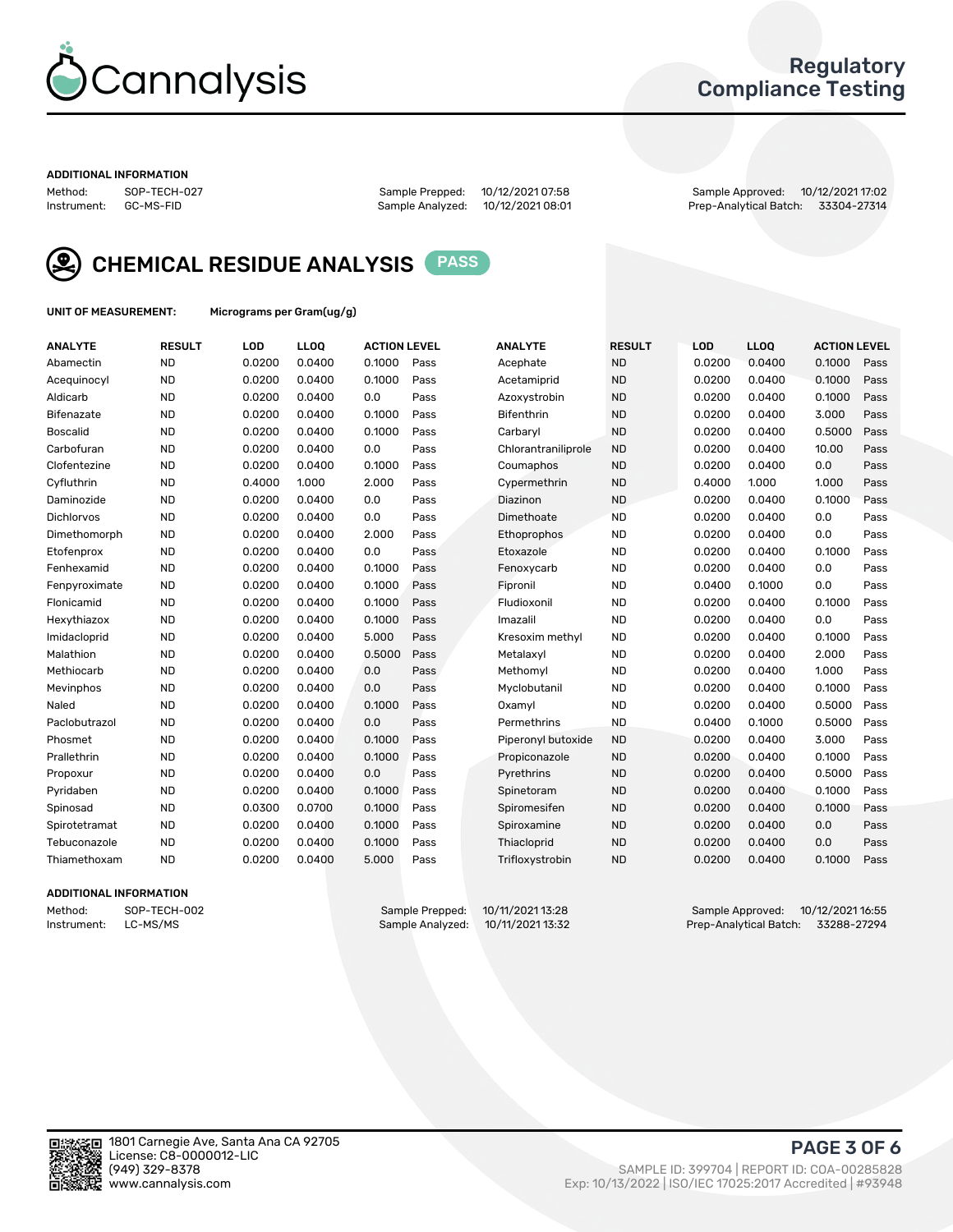

### CHEMICAL RESIDUE GC ANALYSIS PASS

| UNIT OF MEASUREMENT: |               | Micrograms per Gram(ug/g) |        |                     |      |                |               |        |             |                     |      |
|----------------------|---------------|---------------------------|--------|---------------------|------|----------------|---------------|--------|-------------|---------------------|------|
| <b>ANALYTE</b>       | <b>RESULT</b> | LOD                       | LLOO   | <b>ACTION LEVEL</b> |      | <b>ANALYTE</b> | <b>RESULT</b> | LOD    | <b>LLOO</b> | <b>ACTION LEVEL</b> |      |
| Captan               | <b>ND</b>     | 0.1000                    | 0.2000 | 0.7000              | Pass | Chlordane      | <b>ND</b>     | 0.0109 | 0.0136      | 0.0                 | Pass |
| Methyl parathion     | <b>ND</b>     | 0.0400                    | 0.1000 | 0.0                 | Pass | <b>PCNB</b>    | <b>ND</b>     | 0.0200 | 0.0400      | 0.1000              | Pass |
| Chlorfenapyr         | <b>ND</b>     | 0.0800                    | 0.1000 | 0.0                 | Pass | Chlorpyrifos   | <b>ND</b>     | 0.0800 | 0.1000      | 0.0                 | Pass |

### ADDITIONAL INFORMATION

Instrument: GC-MS/MS Sample Analyzed: 10/11/2021 13:31 Prep-Analytical Batch: 33289-27293

Method: SOP-TECH-010 Sample Prepped: 10/11/2021 13:28 Sample Approved: 10/12/2021 15:49

## RESIDUAL SOLVENT ANALYSIS **PASS**

UNIT OF MEASUREMENT: Micrograms per Gram(ug/g)

| <b>ANALYTE</b>       | <b>RESULT</b> | LOD    | <b>LLOO</b> | <b>ACTION LEVEL</b> |      | <b>ANALYTE</b>           | <b>RESULT</b>                                                               | LOD    | LLOO  | <b>ACTION LEVEL</b> |      |
|----------------------|---------------|--------|-------------|---------------------|------|--------------------------|-----------------------------------------------------------------------------|--------|-------|---------------------|------|
| Acetone              | <b>ND</b>     | 50.00  | 100.0       | 5000                | Pass | Acetonitrile             | <b>ND</b>                                                                   | 50.00  | 100.0 | 410.0               | Pass |
| Benzene              | <b>ND</b>     | 0.5000 | 1.000       | 1.000               | Pass | <b>Butane</b>            | <b>ND</b>                                                                   | 50.00  | 100.0 | 5000                | Pass |
| Chloroform           | <b>ND</b>     | 0.5000 | 1.000       | 1.000               | Pass | Ethanol                  | <lloo< td=""><td>50.00</td><td>100.0</td><td>5000</td><td>Pass</td></lloo<> | 50.00  | 100.0 | 5000                | Pass |
| <b>Ethyl Acetate</b> | <b>ND</b>     | 50.00  | 100.0       | 5000                | Pass | <b>Ethyl Ether</b>       | <b>ND</b>                                                                   | 50.00  | 100.0 | 5000                | Pass |
| Ethylene oxide       | <b>ND</b>     | 0.5000 | 1.000       | 1.000               | Pass | Heptane                  | <b>ND</b>                                                                   | 50.00  | 100.0 | 5000                | Pass |
| Hexane               | <b>ND</b>     | 50.00  | 100.0       | 290.0               | Pass | <b>Isopropyl Alcohol</b> | <b>ND</b>                                                                   | 50.00  | 100.0 | 5000                | Pass |
| Methanol             | <b>ND</b>     | 50.00  | 100.0       | 3000                | Pass | Methylene chloride       | <b>ND</b>                                                                   | 0.5000 | 1.000 | 1.000               | Pass |
| Pentane              | <b>ND</b>     | 50.00  | 100.0       | 5000                | Pass | Propane                  | <b>ND</b>                                                                   | 50.00  | 200.0 | 5000                | Pass |
| Toluene              | <b>ND</b>     | 50.00  | 100.0       | 890.0               | Pass | Xvlenes                  | <b>ND</b>                                                                   | 50.08  | 100.0 | 2170                | Pass |
| Trichloroethylene    | <b>ND</b>     | 0.5000 | 1.000       | 1.000               | Pass | 1.2-Dichloroethane       | <b>ND</b>                                                                   | 0.5000 | 1.000 | 1.000               | Pass |

#### ADDITIONAL INFORMATION

Method: SOP-TECH-021 Sample Prepped: 10/11/2021 16:16 Sample Approved: 10/12/2021 10:11<br>Instrument: HS-GC-MS/FID Sample Analyzed: 10/11/2021 16:18 Prep-Analytical Batch: 33298-27309

Prep-Analytical Batch: 33298-27309



UNIT OF MEASUREMENT: Cycle Threshold (Ct)

| <b>ANALYTE</b> | <b>RESULT</b>              | LOD   | <b>LLOO</b> |     | <b>ACTION LEVEL</b> | <b>ANALYTE</b>   | <b>RESULT</b> | LOD   | LL <sub>00</sub>       |                  | <b>ACTION LEVEL</b> |
|----------------|----------------------------|-------|-------------|-----|---------------------|------------------|---------------|-------|------------------------|------------------|---------------------|
| A.fumigatus    | <b>ND</b>                  | 33.00 | 0.0         | 0.0 | Pass                | A. flavus        | <b>ND</b>     | 33.00 | 0.0                    | 0.0              | Pass                |
| A. niger       | <b>ND</b>                  | 33.00 | 0.0         | 0.0 | Pass                | A. terreus       | <b>ND</b>     | 33.00 | 0.0                    | 0.0              | Pass                |
| <b>STEC</b>    | <b>ND</b>                  | 33.00 | 0.0         | 0.0 | Pass                | Salmonella spp   | <b>ND</b>     | 33.00 | 0.0                    | 0.0              | Pass                |
|                | ADDITIONAL INFORMATION     |       |             |     |                     |                  |               |       |                        |                  |                     |
| Method:        | SOP-TECH-016, SOP-TECH-022 |       |             |     | Sample Prepped:     | 10/12/2021 10:06 |               |       | Sample Approved:       | 10/12/2021 18:26 |                     |
| Instrument:    | aPCR                       |       |             |     | Sample Analyzed:    | 10/12/2021 10:08 |               |       | Prep-Analytical Batch: |                  | 33299-27321         |



PAGE 4 OF 6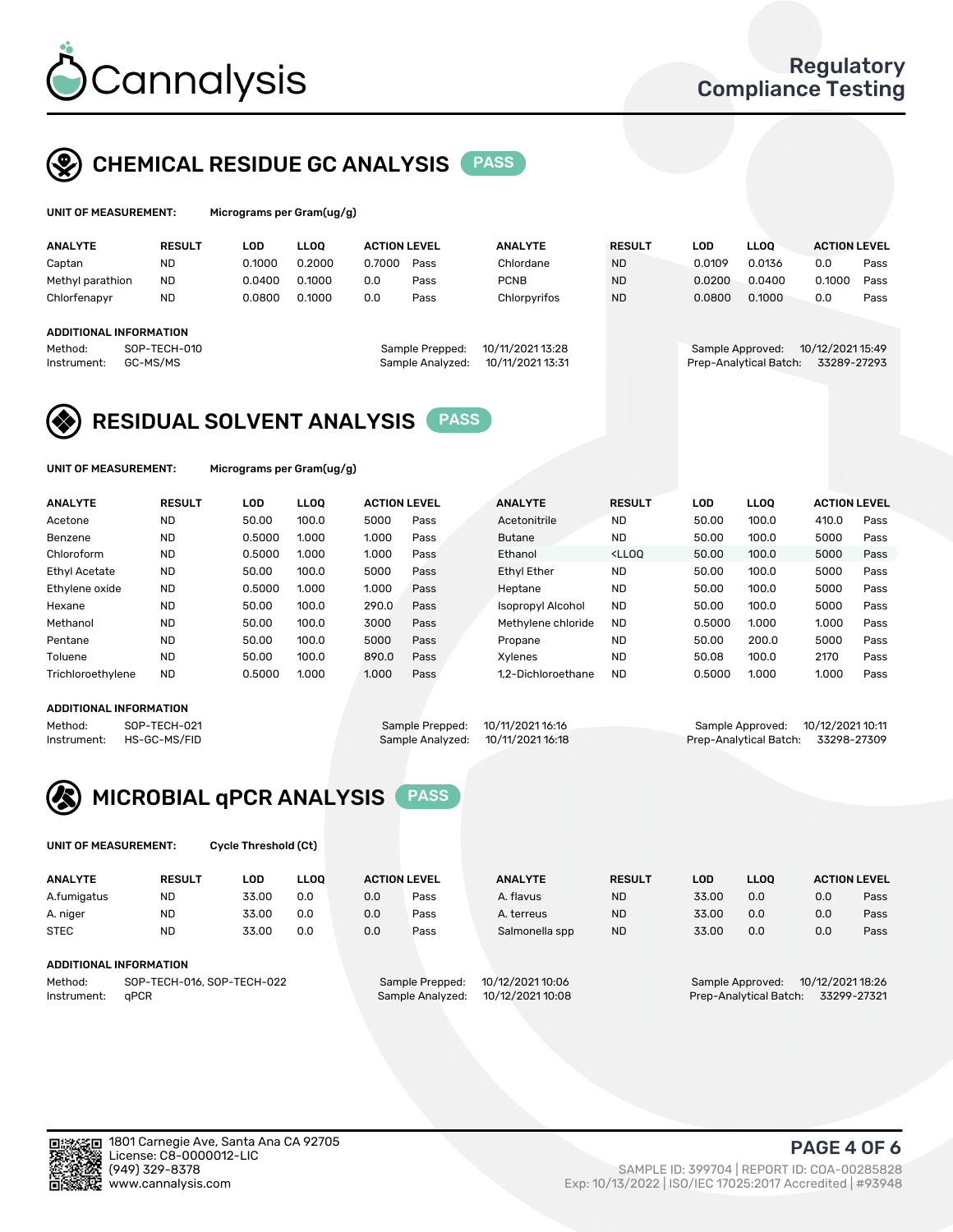



| UNIT OF MEASUREMENT: |                               | Micrograms per Gram(ug/g) |             |                     |                  |               |            |                        |                     |      |
|----------------------|-------------------------------|---------------------------|-------------|---------------------|------------------|---------------|------------|------------------------|---------------------|------|
| <b>ANALYTE</b>       | <b>RESULT</b>                 | <b>LOD</b>                | <b>LLOO</b> | <b>ACTION LEVEL</b> | <b>ANALYTE</b>   | <b>RESULT</b> | <b>LOD</b> | LLOO <sup>1</sup>      | <b>ACTION LEVEL</b> |      |
| Arsenic              | <b>ND</b>                     | 0.0120                    | 0.1000      | 0.2000<br>Pass      | Cadmium          | <b>ND</b>     | 0.0072     | 0.0500                 | 0.2000              | Pass |
| Lead                 | <b>ND</b>                     | 0.0068                    | 0.0500      | 0.5000<br>Pass      | Mercury          | <b>ND</b>     | 0.0060     | 0.0500                 | 0.1000              | Pass |
|                      | <b>ADDITIONAL INFORMATION</b> |                           |             |                     |                  |               |            |                        |                     |      |
| Method:              | SOP-TECH-013                  |                           |             | Sample Prepped:     | 10/12/2021 08:50 |               |            | Sample Approved:       | 10/12/2021 16:14    |      |
| Instrument:          | ICP-MS                        |                           |             | Sample Analyzed:    | 10/12/2021 08:50 |               |            | Prep-Analytical Batch: | 33302-27317         |      |
| $\sim$               |                               |                           |             |                     |                  |               |            |                        |                     |      |



**WE MYCOTOXINS ANALYSIS** PASS

| UNIT OF MEASUREMENT: |  |
|----------------------|--|
|----------------------|--|

Micrograms per Kilogram(ug/kg)

| <b>ANALYTE</b>          | <b>RESULT</b> | LOD.  | <b>LLOO</b> | <b>ACTION LEVEL</b> |      | <b>ANALYTE</b> | <b>RESULT</b> | LOD   | <b>LLOO</b> | <b>ACTION LEVEL</b> |      |
|-------------------------|---------------|-------|-------------|---------------------|------|----------------|---------------|-------|-------------|---------------------|------|
| Aflatoxin B1            | <b>ND</b>     | 1.000 | 2.000       |                     | N/A  | Aflatoxin B2   | <b>ND</b>     | 2.000 | 5.000       |                     | N/A  |
| Aflatoxin G1            | <b>ND</b>     | 2.000 | 5.000       |                     | N/A  | Aflatoxin G2   | <b>ND</b>     | 2.000 | 5.000       |                     | N/A  |
| <b>Total Aflatoxins</b> | <b>ND</b>     | 10.00 | 14.00       | 20.00               | Pass | Ochratoxin A   | <b>ND</b>     | 1.000 | 2.000       | 20.00               | Pass |
|                         |               |       |             |                     |      |                |               |       |             |                     |      |

### ADDITIONAL INFORMATION

Method: SOP-TECH-020 Sample Prepped: 10/12/2021 08:08 Sample Approved: 10/12/2021 15:59 Instrument: LC-MS/MS Sample Analyzed: 10/12/2021 09:16 Prep-Analytical Batch: 33306-27319



UNIT OF MEASUREMENT: Filth and Foreign Matter (%, #/3g)

| <b>ANALYTE</b>         | <b>RESULT</b>                     | LOD | <b>LLOO</b> | <b>ACTION LEVEL</b> |                                     | <b>ANALYTE</b>                       | <b>RESULT</b> | LOD | <b>LLOO</b>                                | <b>ACTION LEVEL</b>             |      |
|------------------------|-----------------------------------|-----|-------------|---------------------|-------------------------------------|--------------------------------------|---------------|-----|--------------------------------------------|---------------------------------|------|
| IF RH ME               | <b>ND</b>                         | 0.0 | 0.0         | 1.000               | Pass                                | <b>IFM</b>                           | <b>ND</b>     | 0.0 | 0.0                                        | 25.00                           | Pass |
| Mold                   | <b>ND</b>                         | 0.0 | 0.0         | 25.00               | Pass                                | <b>SSCD</b>                          | <b>ND</b>     | 0.0 | 0.0                                        | 25.00                           | Pass |
| ADDITIONAL INFORMATION |                                   |     |             |                     |                                     |                                      |               |     |                                            |                                 |      |
| Method:<br>Instrument: | SOP-TECH-009<br>Visual Inspection |     |             |                     | Sample Prepped:<br>Sample Analyzed: | 10/11/2021 13:41<br>10/11/2021 13:41 |               |     | Sample Approved:<br>Prep-Analytical Batch: | 10/11/2021 13:50<br>33291-27295 |      |